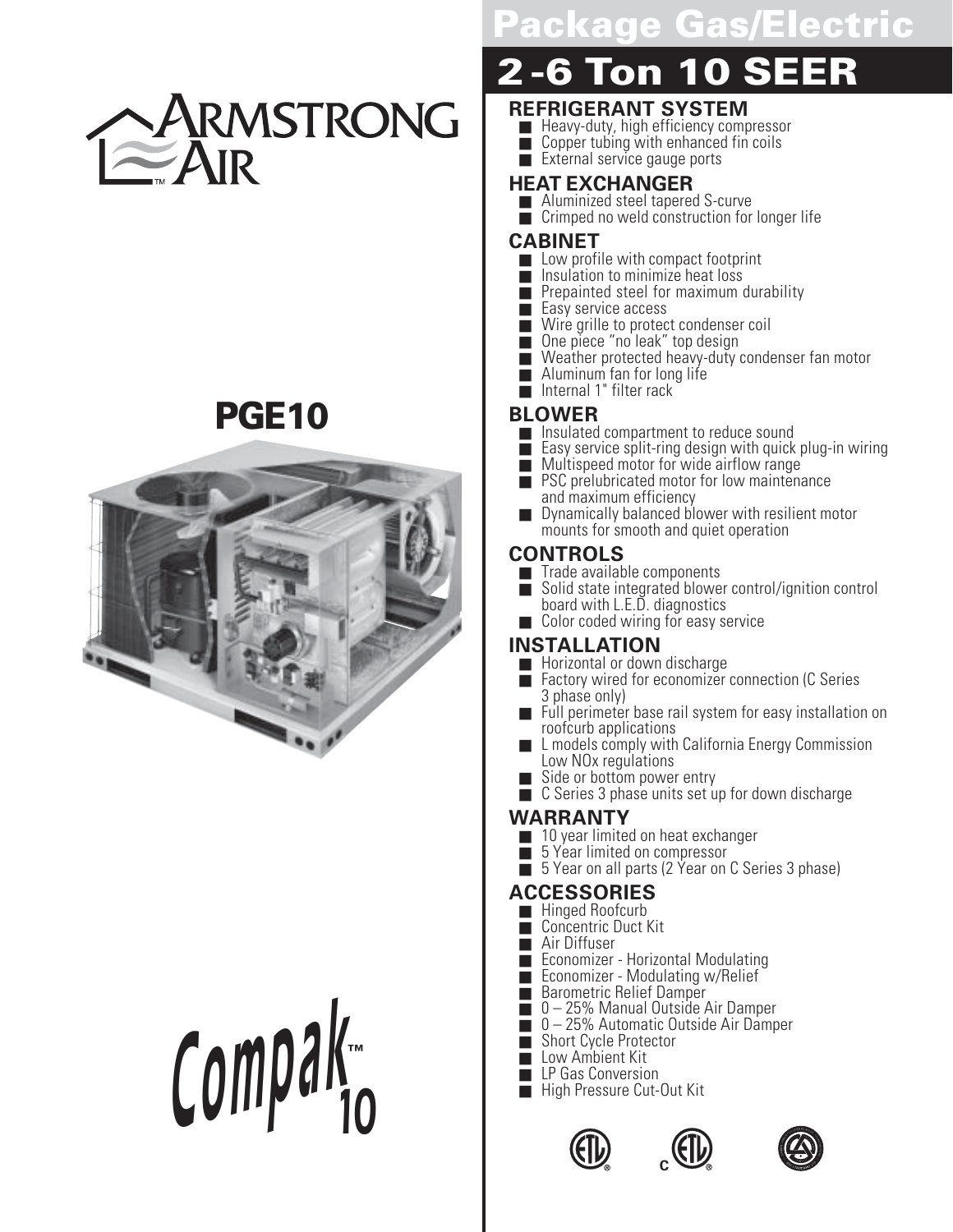### **Model Number Guide**

|                             | P | <b>GE</b> | 10 | $\mathbf{B}$ | 36 | D | 050 | Ш | A |                                              |
|-----------------------------|---|-----------|----|--------------|----|---|-----|---|---|----------------------------------------------|
| P - Package                 |   |           |    |              |    |   |     |   |   | <b>Revision Code</b>                         |
| GE - Gas/Electric           |   |           |    |              |    |   |     |   |   | A - 208-230V/60HZ/1Ø<br>B - 200-230V/60HZ/3Ø |
| 10 - Nominal<br><b>SEER</b> |   |           |    |              |    |   |     |   |   | C - 460V/60HZ/30<br>D - 575V/60HZ/30         |
| <b>B</b> - Series           |   |           |    |              |    |   |     |   |   |                                              |
|                             |   |           |    |              |    |   |     |   |   | L - Low NOx                                  |
| Nominal Cooling             |   |           |    |              |    |   |     |   |   | Blank - Standard                             |
| 36 - 36,000 Btuh            |   |           |    |              |    |   |     |   |   |                                              |
|                             |   |           |    |              |    |   |     |   |   | Nominal Heating                              |
| D - Direct Drive            |   |           |    |              |    |   |     |   |   | 050 - 50,000 Btuh                            |
|                             |   |           |    |              |    |   |     |   |   |                                              |

### **Physical**

|              |                          | Outside Fan           | Indoor<br><b>Blower Wheel</b> | Refrigerant     | Weight |
|--------------|--------------------------|-----------------------|-------------------------------|-----------------|--------|
| Model        | <b>Diameter</b><br>(in.) | Nominal<br><b>RPM</b> | dia. x width<br>(in.)         | Charge<br>(oz.) | (lbs.) |
| PGE10*24D050 | 18                       | 1,075                 | $10 \times 8$                 | 52              | 280    |
| PGE10*24D075 |                          |                       |                               |                 | 290    |
| PGE10*30D050 | 18                       | 1,075                 | $10 \times 8$                 | 51              | 300    |
| PGE10*30D075 |                          |                       |                               |                 | 300    |
| PGE10*36D050 |                          |                       |                               |                 | 350    |
| PGE10*36D075 | 18                       | 1,075                 | $10 \times 8$                 | 58              | 320    |
| PGE10*36D100 |                          |                       |                               |                 | 330    |
| PGE10*42D075 | 18                       | 1,075                 | $10 \times 9$                 | 73              | 350    |
| PGE10*42D100 |                          |                       |                               |                 | 360    |
| PGE10*48D100 |                          |                       |                               |                 | 410    |
| PGE10*48D125 | 20                       | 1,075                 | 12 x 10                       | 93              | 430    |
| PGE10*48D150 |                          |                       |                               |                 | 440    |
| PGE10*60D100 |                          |                       |                               |                 | 450    |
| PGE10*60D125 | 20                       | 1,075                 | 12 x 10                       | 110             | 460    |
| PGE10*60D150 |                          |                       |                               |                 | 470    |
| PGE10*72D100 |                          |                       |                               |                 | 460    |
| PGE10*72D125 | 20                       | 1,075                 | 12 x 11                       | 174             | 470    |
| PGE10*72D150 |                          |                       |                               |                 | 480    |

\*Refers to B or C series (C series 3 phase only).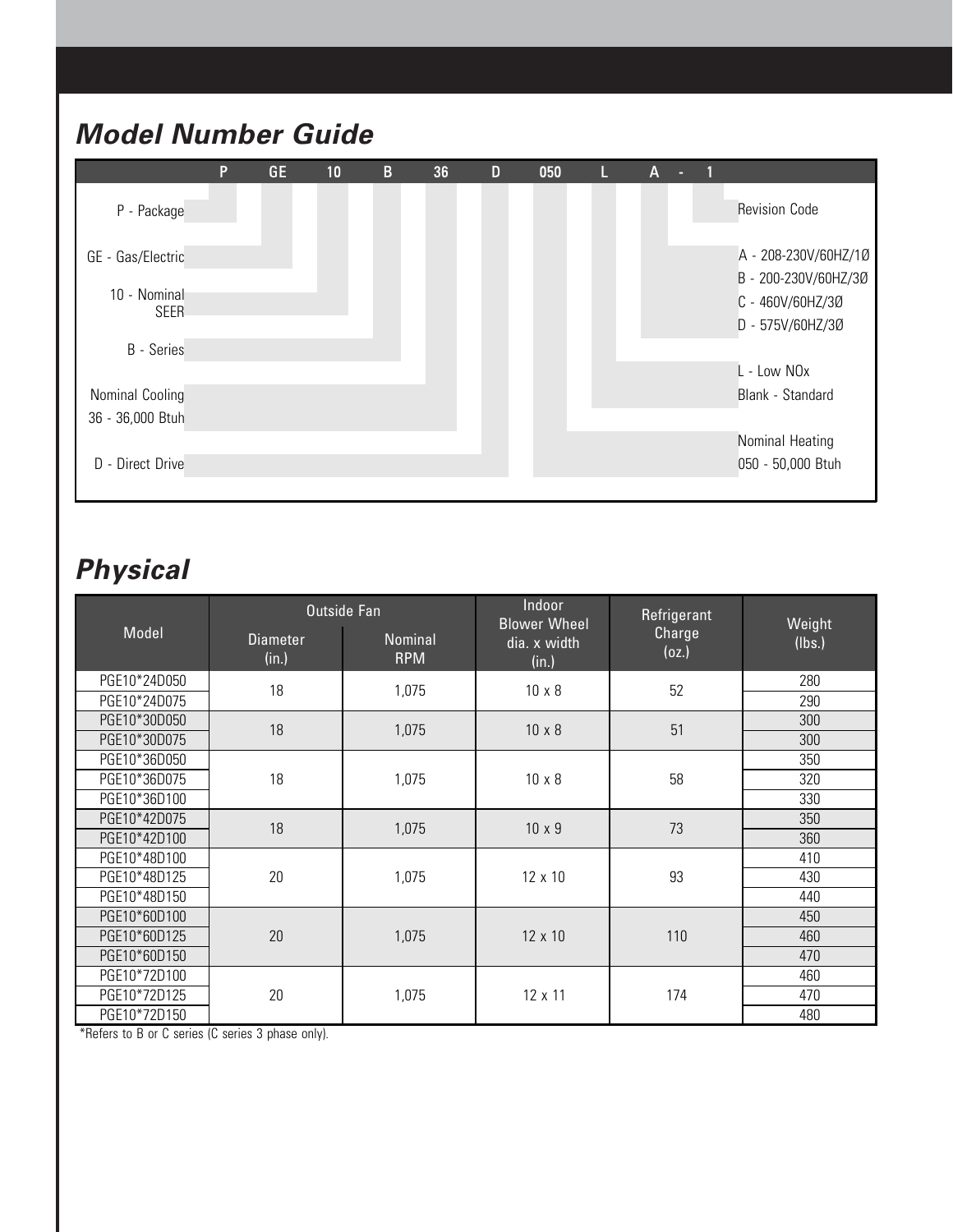### **Electrical**

|              |                      | Normal           | Min.                       | Max.                          |               |                                | Compressor                | Fan Motor               |                    | Indoor<br><b>Blower</b> |             | <b>Exhaust</b><br>Motor |                    |
|--------------|----------------------|------------------|----------------------------|-------------------------------|---------------|--------------------------------|---------------------------|-------------------------|--------------------|-------------------------|-------------|-------------------------|--------------------|
| Model        | Voltage/<br>Hz/Phase | Voltage<br>Range | <b>Circuit</b><br>Ampacity | Fuse/<br><b>HACR</b><br>Brkr. | Trans<br>(VA) | <b>Rated</b><br>Load<br>(amps) | Locked<br>Rotor<br>(amps) | Rated<br>Load<br>(amps) | Rated<br><b>HP</b> | Rated<br>Load<br>(amps) | Rated<br>HP | Rated<br>Load<br>(amps) | Rated<br><b>HP</b> |
| PGE10B24D**A | 208-230/60/1         | 197-253          | 16.6                       | 25                            | 40            | 10.5                           | 56                        | .9                      | 1/8                | 2.8                     | 1/2         | .7                      | 1/30               |
| PGE10B30D**A | 208-230/60/1         | 197-253          | 20.8                       | 30                            | 40            | 13.7                           | 76.1                      | 9                       | 1/8                | 2.8                     | 1/2         | .7                      | 1/30               |
| PGE10B36D**A | 208-230/60/1         | 197-253          | 24.9                       | 30                            | 40            | 16.4                           | 96                        | 1.8                     | 1/4                | 2.8                     | 1/2         | .7                      | 1/30               |
| PGE10B42D**A | 208-230/60/1         | 197-253          | 26.7                       | 35                            | 40            | 17.2                           | 105                       | 1.8                     | 1/4                | 3.4                     | 1/2         | .7                      | 1/30               |
| PGE10B48D**A | 208-230/60/1         | 197-253          | 34.1                       | 40                            | 40            | 21.8                           | 116                       | 1.8                     | 1/4                | 5.0                     | 9/10        | .7                      | 1/30               |
| PGE10B60D**A | 208-230/60/1         | 197-253          | 38.1                       | 45                            | 40            | 25.0                           | 170                       | 1.8                     | 1/4                | 5.0                     | 9/10        | $.7\,$                  | 1/30               |
| PGE10C36D**B | 200-230/60/3         | 187-253          | 17.5                       | 25                            | 40            | 10.3                           | 75                        | 1.8                     | 1/4                | 2.8                     | 1/2         | .7                      | 1/30               |
| PGE10C48D**B | 200-230/60/3         | 187-253          | 24.6                       | 30                            | 40            | 14.3                           | 91                        | 1.8                     | 1/4                | 5.0                     | 9/10        | $.7\,$                  | 1/30               |
| PGE10C60D**B | 200-230/60/3         | 187-253          | 26.1                       | 30                            | 40            | 15.4                           | 124                       | 1.8                     | 1/4                | 5.0                     | 9/10        | .7                      | 1/30               |
| PGE10C72D**B | 200-230/60/3         | 187-253          | 33.5                       | 40                            | 40            | 20.3                           | 156                       | 1.8                     | 1/4                | 6.3                     | 9/10        | .7                      | 1/30               |
| PGE10C48D**C | 460/60/3             | 414-506          | 12.6                       | 15                            | 40            | 7.2                            | 46                        | .9                      | 1/4                | 2.7                     | 9/10        | $.7\,$                  | 1/30               |
| PGE10C60D**C | 460/60/3             | 414-506          | 13.9                       | 20                            | 40            | 8.2                            | 59.6                      | .9                      | 1/4                | 2.7                     | 9/10        | .7                      | 1/30               |
| PGE10C72D**C | 460/60/3             | 414-506          | 15.0                       | 20                            | 40            | 8.9                            | 70                        | .9                      | 1/4                | 3.0                     | 9/10        | .7                      | 1/30               |
| PGE10C48D**D | 575/60/3             | 518-633          | 9.8                        | 15                            | 40            | 5.7                            | 37                        | .7                      | 1/4                | 2.0                     | 9/10        | .7                      | 1/30               |
| PGE10C60D**D | 575/60/3             | 518-633          | 11.0                       | 15                            | 40            | 6.6                            | 49.4                      | .7                      | 1/4                | 2.0                     | 9/10        | .7                      | 1/30               |
| PGE10C72D**D | 575/60/3             | 518-633          | 12.2                       | 15                            | 40            | 7.4                            | 54                        | 7                       | 1/4                | 2.2                     | 9/10        | .7                      | 1/30               |

\*\*Refers to nominal heating sizes.

### **Performance**

|              | Cooling     |             |            |     |            |                      |                       | Heating               |                                     |
|--------------|-------------|-------------|------------|-----|------------|----------------------|-----------------------|-----------------------|-------------------------------------|
| Model        | <b>Btuh</b> | <b>SEER</b> | <b>EER</b> | S/T | <b>CFM</b> | Input<br><b>Btuh</b> | Output<br><b>Btuh</b> | Effcy.<br><b>AFUE</b> | Temp. Rise<br>Range<br>$^{\circ}$ F |
| PGE10*24D050 | 23,400      | 10.00       | 9.20       | .72 | 800        | 50,000               | 40,000                | 80%                   | $30 - 60$                           |
| PGE10*24D075 |             |             |            |     |            | 75,000               | 60,000                |                       | 45 - 75                             |
| PGE10*30D050 | 29,000      | 10.00       | 9.20       | .72 | 1,000      | 50,000               | 40,000                | 80%                   | $30 - 60$                           |
| PGE10*30D075 |             |             |            |     |            | 75,000               | 60,000                |                       | $45 - 75$                           |
| PGE10*36D050 |             |             |            |     |            | 50,000               | 40,000                |                       | $30 - 60$                           |
| PGE10*36D075 | 35,000      | 10.00       | 9.10       | .72 | 1,200      | 75,000               | 60,000                | 80%                   | 45 - 75                             |
| PGE10*36D100 |             |             |            |     |            | 100,000              | 80,000                |                       | $55 - 85$                           |
| PGE10*42D075 | 41,000      | 10.00       | 9.20       | .74 | 1,400      | 75,000               | 60,000                | 80%                   | $45 - 75$                           |
| PGE10*42D100 |             |             |            |     |            | 100,000              | 80,000                |                       | $55 - 85$                           |
| PGE10*48D100 |             |             |            |     |            | 100,000              | 80,000                |                       | $40 - 70$                           |
| PGE10*48D125 | 47,000      | 10.00       | 9.30       | .74 | 1,600      | 125,000              | 100,000               | 80%                   | 45 - 75                             |
| PGE10*48D150 |             |             |            |     |            | 150,000              | 120,000               |                       | $60 - 90$                           |
| PGE10*60D100 |             |             |            |     |            | 100,000              | 80,000                |                       | $40 - 70$                           |
| PGE10*60D125 | 58,000      | 10.00       | 9.00       | .74 | 1,950      | 125,000              | 100,000               | 80%                   | $45 - 75$                           |
| PGE10*60D150 |             |             |            |     |            | 150,000              | 120,000               |                       | $60 - 90$                           |
| PGE10*72D100 |             |             |            |     |            | 100,000              | 80,000                |                       | $40 - 70$                           |
| PGE10*72D125 | 70,000      | 10.00       | 9.00       | .71 | 2,250      | 125,000              | 100,000               | 80%                   | 45 - 75                             |
| PGE10*72D150 |             |             |            |     |            | 150,000              | 120,000               |                       | $60 - 90$                           |

\*Refers to B or C series (C series 3 phase only).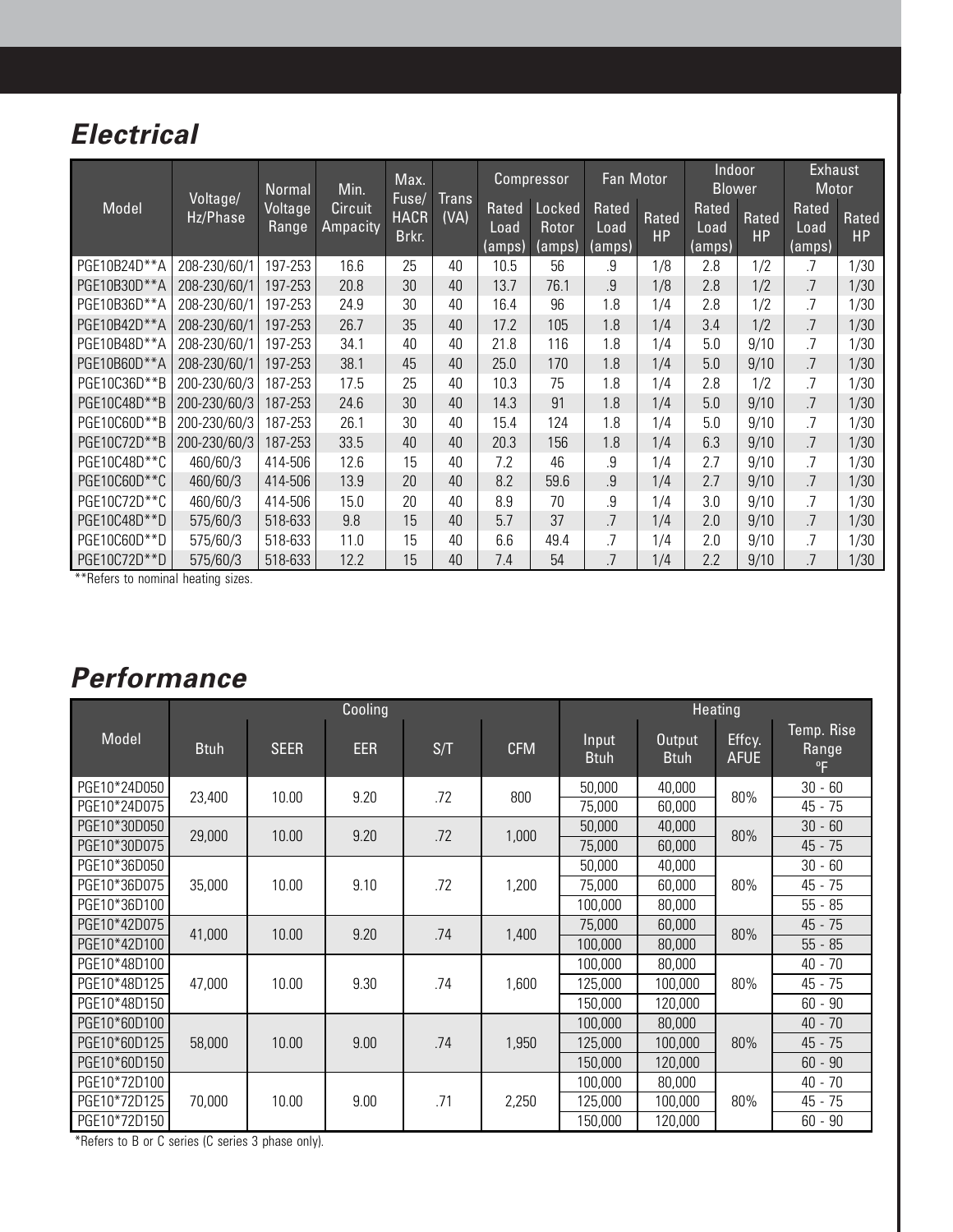### **Blower Performance**

| Model    | <b>Blower</b> |       |                  | CFM @ ext. static pressure in in. w.c. without filter (s) <sup>1</sup> |       |       |       |       |
|----------|---------------|-------|------------------|------------------------------------------------------------------------|-------|-------|-------|-------|
|          | Speed         | .20   | .30 <sub>0</sub> | .40                                                                    | .50   | .60   | .70   | .80   |
|          | High          | 1,350 | 1,280            | 1,220                                                                  | 1.140 | 1,060 | 960   | 850   |
| PGE10*24 | Med           | 1,140 | 1,090            | 1,050                                                                  | 980   | 920   | 820   | 750   |
|          | Low           | 1,050 | 1,010            | 970                                                                    | 900   | 850   | 760   | 700   |
|          | High          | 1,420 | 1,360            | 1,300                                                                  | 1,220 | 1,140 | 1,050 | 940   |
| PGE10*30 | Med           | 1,170 | 1,140            | 1,100                                                                  | 1,050 | 990   | 910   | 800   |
|          | Low           | 1,060 | 1,040            | 1,020                                                                  | 970   | 920   | 850   | 770   |
|          | High          | 1,420 | 1,360            | 1,300                                                                  | 1,220 | 1,140 | 1,050 | 940   |
| PGE10*36 | Med           | 1,170 | 1,140            | 1,100                                                                  | 1,050 | 990   | 910   | 800   |
|          | Low           | 1,060 | 1,040            | 1,020                                                                  | 970   | 920   | 850   | 770   |
|          | High          | 1,590 | 1,540            | 1,460                                                                  | 1,380 | 1,300 | 1,220 | 1,130 |
| PGE10*42 | Med           | 1,520 | 1,470            | 1,430                                                                  | 1,340 | 1,250 | 1,190 | 1,100 |
|          | Low           | 1,470 | 1,420            | 1,350                                                                  | 1,270 | 1,200 | 1,130 | 1,050 |
|          | High          | 2,360 | 2,290            | 2,190                                                                  | 2,110 | 2,010 | 1,920 | 1,820 |
| PGE10*48 | Med           | 2,140 | 2,090            | 2,020                                                                  | 1,920 | 1,850 | 1,780 | 1,710 |
|          | Low           | 1,820 | 1,800            | 1,780                                                                  | 1,750 | 1,680 | 1,610 | 1,470 |
|          | High          | 2,360 | 2,290            | 2,190                                                                  | 2,110 | 2.010 | 1,920 | 1,820 |
| PGE10*60 | Med           | 2,140 | 2,090            | 2,020                                                                  | 1,920 | 1,850 | 1,780 | 1,710 |
|          | Low           | 1,820 | 1,800            | 1,780                                                                  | 1,750 | 1,680 | 1,610 | 1,470 |
|          | High          | 2,550 | 2,480            | 2,360                                                                  | 2,270 | 2,190 | 2,080 | 1,930 |
| PGE10*72 | Med           | 2,270 | 2,220            | 2,140                                                                  | 2,080 | 1,980 | 1,910 | 1,790 |
|          | Low           | 1,890 | 1,870            | 1,840                                                                  | 1,780 | 1,730 | 1,660 | 1,580 |

1Add .10 to duct static for downflow CFM equivalent.

\*Refers to B or C series (C series 3 phase only).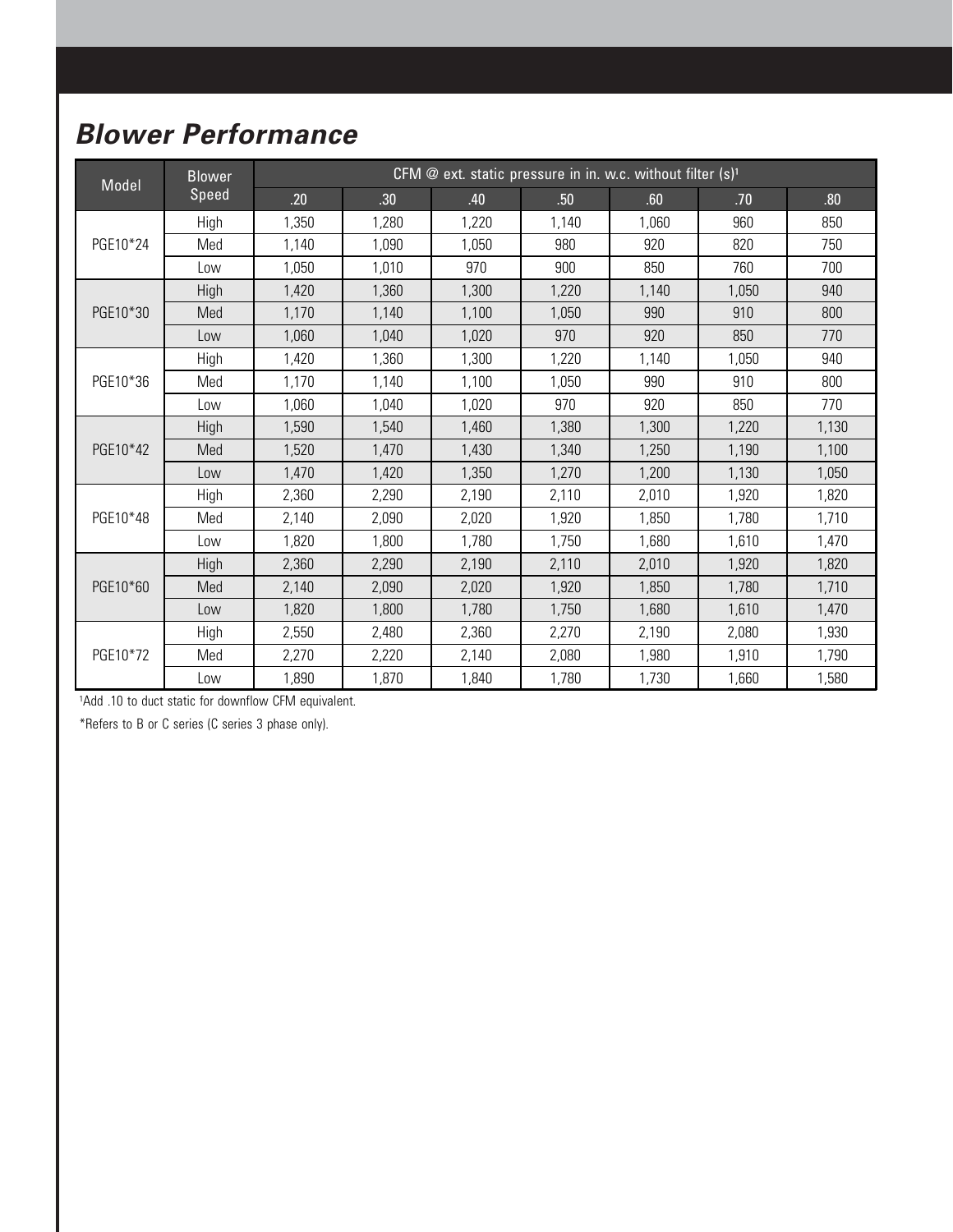### **Cooling Performance Extended Ratings**

|          | Indoor         |             |     |      |             |     |      | Outdoor Temp. DB°F |     |      |             |     |      |             |     |      |
|----------|----------------|-------------|-----|------|-------------|-----|------|--------------------|-----|------|-------------|-----|------|-------------|-----|------|
| Model    | Temp.<br>DB/WB |             | 65  |      |             | 82  |      |                    | 95  |      |             | 105 |      |             | 115 |      |
|          | $^{\circ}$ F   | <b>Btuh</b> | S/T | kW   | <b>Btuh</b> | S/T | kW   | <b>Btuh</b>        | S/T | kW   | <b>Btuh</b> | S/T | kW   | <b>Btuh</b> | S/T | kW   |
|          | 85/72          | 28,096      | .62 | 2.11 | 27,891      | .66 | 2.45 | 25,621             | .66 | 2.64 | 24,468      | .68 | 2.65 | 21,773      | .70 | 2.89 |
| PGE10*24 | 80/67          | 26,530      | .68 | 2.09 | 26,265      | .72 | 2.42 | 23,400             | .72 | 2.54 | 20,966      | .74 | 2.66 | 18,453      | .80 | 2.78 |
|          | 75/63          | 25,600      | .70 | 2.07 | 24,330      | .73 | 2.38 | 21,990             | .75 | 2.49 | 19,710      | .78 | 2.71 | 17,350      | .83 | 2.68 |
|          | 85/72          | 32,890      | .64 | 2.61 | 31,574      | .67 | 2.94 | 30,835             | .68 | 3.22 | 29,108      | .70 | 3.40 | 25,302      | .70 | 3.53 |
| PGE10*30 | 80/67          | 31,515      | .70 | 2.59 | 29,939      | .72 | 2.91 | 29,000             | .73 | 3.15 | 26,274      | .76 | 3.27 | 22,825      | .82 | 3.45 |
|          | 75/63          | 29,990      | .72 | 2.57 | 28,160      | .74 | 2.92 | 27,260             | .77 | 3.07 | 24,700      | .79 | 3.19 | 21,460      | .85 | 3.36 |
|          | 85/72          | 44,416      | .59 | 3.36 | 41,707      | .63 | 3.81 | 39,536             | .63 | 3.07 | 37,085      | .65 | 3.24 | 34,077      | .68 | 4.45 |
| PGE10*36 | 80/67          | 41,843      | .66 | 3.31 | 39,751      | .67 | 4.02 | 35,000             | .72 | 3.85 | 32,060      | .76 | 4.05 | 29,602      | .77 | 4.23 |
|          | 75/63          | 38,700      | .70 | 3.24 | 35,100      | .73 | 3.60 | 32,900             | .76 | 3.56 | 30,140      | .79 | 3.72 | 27,830      | .80 | 4.03 |
|          | 85/72          | 52,054      | .61 | 3.79 | 49,250      | .66 | 4.54 | 45,111             | .66 | 4.53 | 42,500      | .68 | 4.85 | 39,016      | .70 | 5.08 |
| PGE10*42 | 80/67          | 48,977      | .67 | 3.73 | 46,339      | .72 | 4.47 | 41,000             | .74 | 4.46 | 38,878      | .76 | 4.59 | 33,800      | .80 | 4.86 |
|          | 75/63          | 45,350      | .70 | 3.64 | 42,050      | .74 | 4.36 | 38,540             | .77 | 4.38 | 37,000      | .79 | 4.57 | 31,770      | .83 | 4.65 |
|          | 85/72          | 56,684      | .64 | 4.11 | 54,153      | .65 | 4.69 | 52,134             | .67 | 5.13 | 49,236      | .68 | 5.53 | 45,462      | .70 | 6.02 |
| PGE10*48 | 80/67          | 52,937      | .71 | 4.03 | 50,928      | .72 | 4.57 | 47,000             | .74 | 5.07 | 44,789      | .76 | 5.45 | 41,011      | .79 | 5.91 |
|          | 75/63          | 49,830      | .72 | 3.97 | 47,520      | .74 | 4.45 | 44,030             | .77 | 4.95 | 39,651      | .86 | 5.36 | 35,584      | .90 | 5.85 |
|          | 85/72          | 68,816      | .63 | 5.60 | 64,253      | .67 | 5.99 | 60,779             | .69 | 6.57 | 59,224      | .69 | 7.05 | 55,895      | .69 | 7.82 |
| PGE10*60 | 80/67          | 64,142      | .70 | 5.07 | 61,955      | .72 | 5.84 | 58,000             | .74 | 6.42 | 54,783      | .76 | 7.00 | 50,531      | .78 | 7.67 |
|          | 75/63          | 61,250      | .71 | 5.00 | 58,910      | .72 | 5.73 | 55,150             | .76 | 6.32 | 48,660      | .84 | 6.86 | 43,300      | .89 | 7.47 |
|          | 85/72          | 81,717      | .61 | 6.15 | 79,546      | .62 | 7.25 | 77,218             | .64 | 8.00 | 73,006      | .66 | 8.85 | 68,979      | .66 | 9.67 |
| PGE10*72 | 80/67          | 78,310      | .68 | 5.99 | 75,586      | .69 | 7.12 | 70,000             | .71 | 7.75 | 66,910      | .73 | 8.66 | 61,351      | .75 | 9.48 |
|          | 75/63          | 73,420      | .70 | 6.02 | 68,215      | .72 | 7.00 | 65,680             | .74 | 7.63 | 58,094      | .82 | 8.46 | 52,738      | .86 | 9.22 |

\*Refers to B or C series (C series 3 phase only).

### **Accessories**

| <b>Kit Number</b> | Description                               | <b>Used with</b> |
|-------------------|-------------------------------------------|------------------|
| ACURB160-1*       | 14" Hinged Roofcurb                       | PGE24-42         |
| ACURB162-1*       | 14" Hinged Roofcurb                       | PGE48-72         |
| ADMPR145-2        | 0 - 25" Manual Outside Air Damper         | PGE24-42         |
| ADMPR146-2        | 0 - 25" Motorized Outside Air Damper      | PGE24-42         |
| ADMPR166-2*       | 0 - 25" Manual Outside Air Damper         | PGE48-72         |
| ADMPR167-2*       | 0 - 25" Motorized Outside Air Damper      | PGE48-72         |
| ADMPR151-1        | <b>Barometric Relief Damper</b>           | PGE24-72         |
| AECON147-2        | Economizer - Downflow Modulating w/Relief | PGE24-42         |
| AECON148-2        | Economizer - Horizontal Modulating        | PGE24-42         |
| AECON169-2*       | Economizer - Horizontal Modulating        | PGE48-72         |
| AECON168-2*       | Economize - Downflow Modulating w/Relief  | PGE48-72         |
| ACONC164-1*       | Concentric Duct Adapter                   | PGE24-42         |
| ACONC165-1*       | Concentric Duct Adapter                   | PGE48-72         |
| ADIFF89-1         | Air Diffuser - Flush                      | PGE24-72         |
| ADIFF150-1        | Air Diffuser - Step Down                  | PGE24-72         |
| ALOAM111-1        | Low Ambient Control                       | PGE24-72         |
| AHPSW436-1        | High Pressure Cut-Out Kit                 | PGE24-72         |
| ATIMR446-1        | Short Cycle Protector                     | PGE24-72         |
| ALPKT533-1        | LP Gas Conversion                         | PGE24-72         |

\*For use with B and C series units (C series 3 phase only).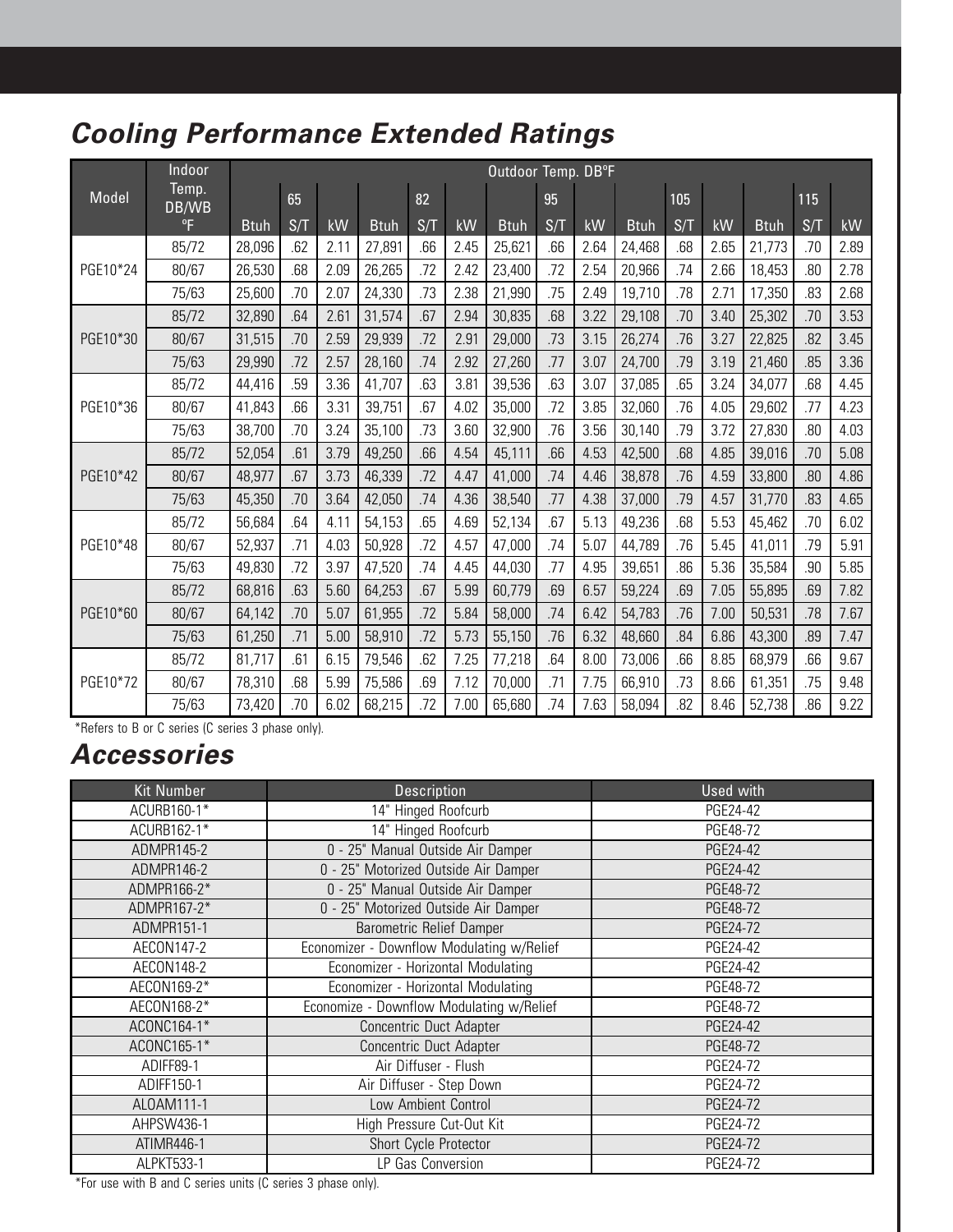#### Accessories (All dimensions in inches) Hinged Roof Curb ACURB160-1 (24-42) ACURB162-1 (48-72)

| Kit Number                                          | $\Delta$ |    |    |    |    |
|-----------------------------------------------------|----------|----|----|----|----|
| ACURB160-1 43                                       |          | 43 | 19 | 18 | 20 |
| ACURB162-1   52   47 1/8   19 1/2   23 1/2   23 1/2 |          |    |    |    |    |



#### Concentric Curb Adaptor ACONC164-1 (24-42) ACONC165-1 (48-72)

| Kit Number                         |  |  |    |
|------------------------------------|--|--|----|
| ACONC164-1 39 19 1/2 18 3/4 18 1/2 |  |  |    |
| ACONC165-1 48 23 5/8 23 5/8        |  |  | 18 |



#### ADMPR145-2 (24-42) ADMPR166-2 (48-72)



0-25% Manual Outside Air Damper 0-25% Motorized Outside Air Damper

ADMPR146-2 (24-42) ADMPR167-2 (48-72)

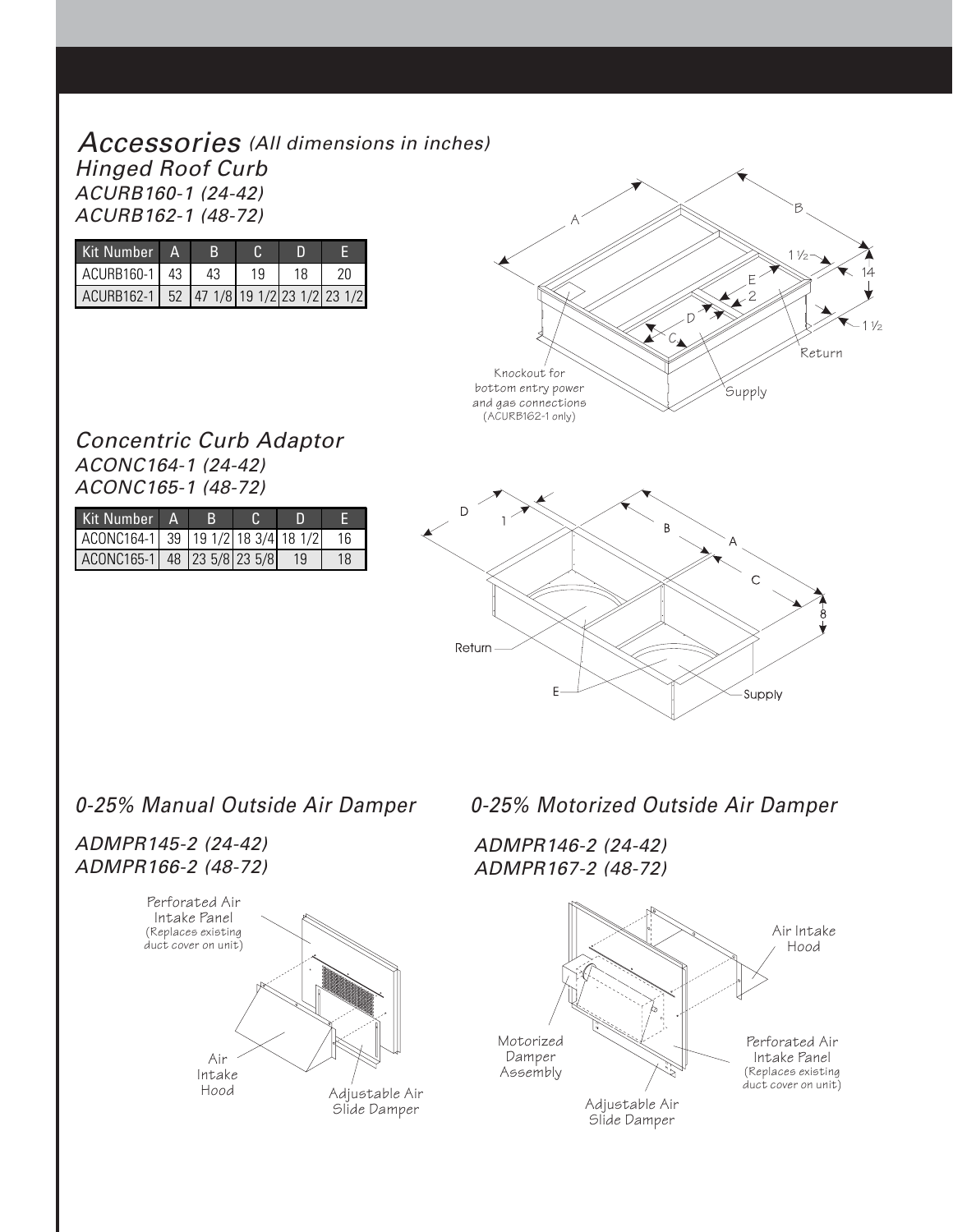Economizer - Downflow Modulating with Relief

AECON147-2 (24-42)



### Economizer - Downflow Modulating with Relief

AECON168-2 (48-72)



#### Economizer - Horizontal Modulating

AECON148-2 (24-42) AECON169-2 (48-72)

| Model             |        |           |
|-------------------|--------|-----------|
| AECON148-2        | 17 3/4 | $11\,5/8$ |
| <b>AECON169-2</b> | 21 3/4 | 12 1/8    |